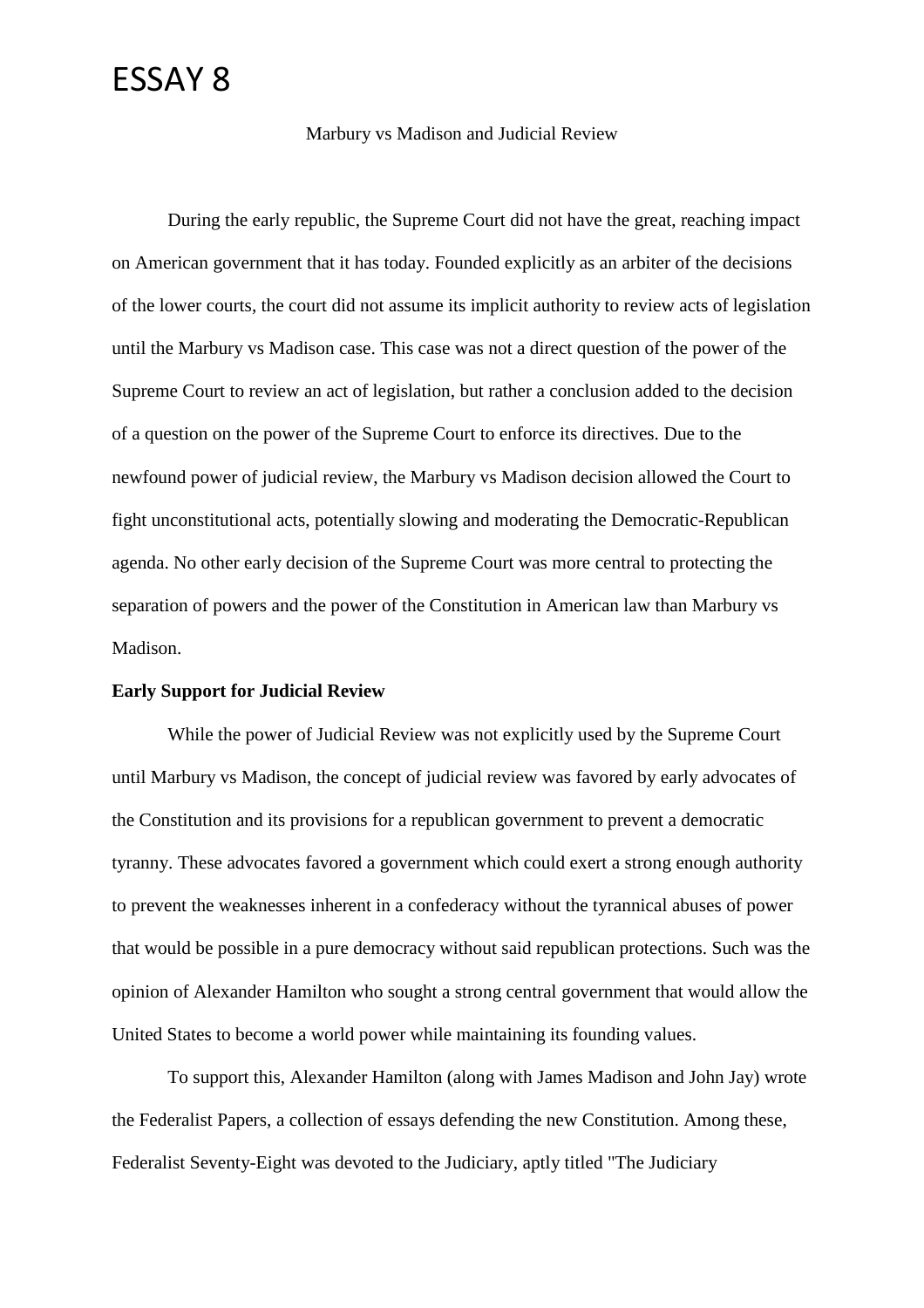### $ESSAY 8$ <sup>2</sup>

Department". In this, Hamilton describes: "that the courts were designed to be an intermediate body between the people and the legislature". Therefore, the Constitution would allow the legislature to rule the body politic, but be held tightly to the Constitution which gives them their power and to be limited by the Judiciary in the scope and strength of their power. Indeed, Hamilton follows that the Constitution provides for the courts to keep "[the Legislature] within the limits assigned to their authority." Furthermore, the courts act to protect the constitutional rights of the people: "[W]here the will of the legislature, declared in its statutes, stands in opposition to that of the people, declared in the Constitution, the judges ought to be governed by the latter rather than the former. They ought to regulate their decisions by the fundamental laws, rather than by those which are not fundamental."

The courts are provided this authority not because those who serve on it are inherently more knowledgeable on the Constitution, but because they are the weakest of the three branches and therefore need to be protected from the abuses of the others. Hamilton came to this conclusion from Baron de Montesquieu's assertion that "Of the three powers [...], the judiciary is next to nothing." (It is Montesquieu we have to thank for the very concept of different branches of government with defined roles and powers that can check and balance one another.) Additionally, the Judiciary should be granted this authority as it has no interest or ability in making its own statues, nor may it enforce them.

### **History**

During the administration of President John Adams, support for the majority Federalist party waned as the government grew increasingly (or at least seemingly) more authoritarian and intrusive, according to Alan Brinkley in *American History*. With this, popular support shifted towards the Democratic-Republicans who favored smaller government and stronger states' rights. In the election (or 'revolution', as some historians term it) of 1800, Thomas Jefferson was elected President. Knowing his party would soon be out of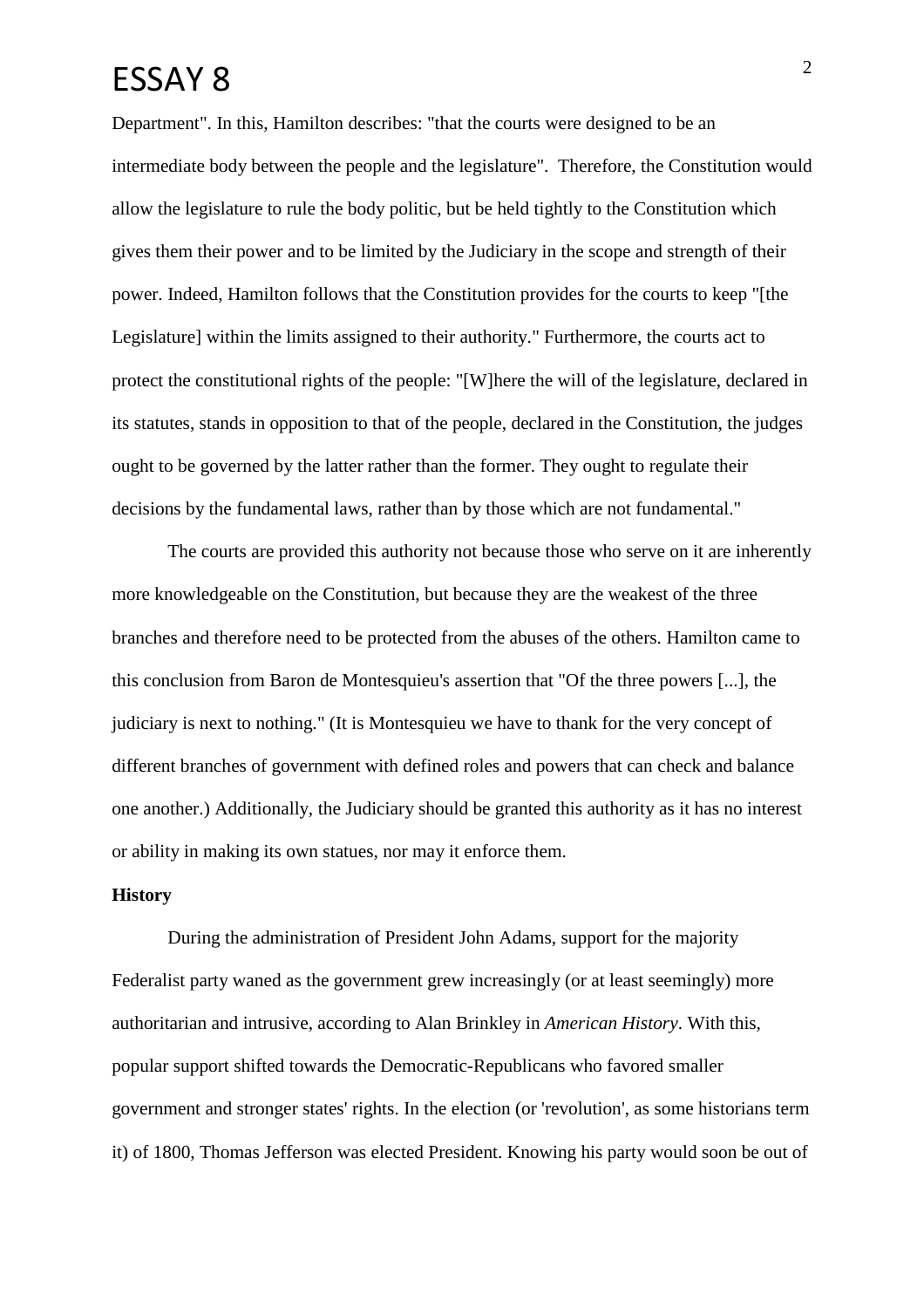# $ESSAY 8$ <sup>3</sup>

power, John Adams sought to appoint as many Federalist officials to the government bureaucracy as possible (many of these became known as midnight appointments, as they were appointed on the final night of the administration) (Brinkley 178).

According to James Q. Wilson and John J. DiIulio, Jr. in *American Government*, these appointments sought to prevent the Democratic-Republicans from weakening the federal government. Secretary of State John Marshall was appointed Chief Justice of the Supreme Court so as to maintain a position of prominence in government. Seventeen of these appointments, however -- William Marbury being one of them -- were not given their positions as the commissions had not been delivered before the beginning of the Jefferson administration (Wilson and DiIulio 434). Seeking his commission, Marbury requested it from the new State of State, James Madison. Upon Madison's refusal, Marbury (along with three others) appealed to the Supreme Court in a suit against James Madison.

### **Marbury vs Madison**

In Marbury vs Madison, the plaintiff (William Marbury) argued that the defendant (James Madison) had failed to uphold the duty of his office in delivering the appointments. Furthermore, the plaintiff argued that the Supreme Court had the ability, per the Judiciary Act of 1789, to issue a writ of mandamus, demanding Madison deliver the commissions. The defendant, however, argued that he had no duty to deliver the commissions and that the Supreme Court had no ability to require him to do so (Wilson and DiIulio 435).

In its decision, John Marshall led the Supreme Court unanimously in the opinion that Marbury vs Madison contains three essential questions: "(1.) Has the applicant a right to the commission he demands? (2.) If he has a right, and that right has been violated, do the laws of his country afford him a remedy? (3.) If they do afford him a remedy, is it a mandamus issuing from this court?" (Marshall 154). The Supreme Court answered that Marbury does indeed have a right to his commission (1) and that it is the duty of Secretary of State James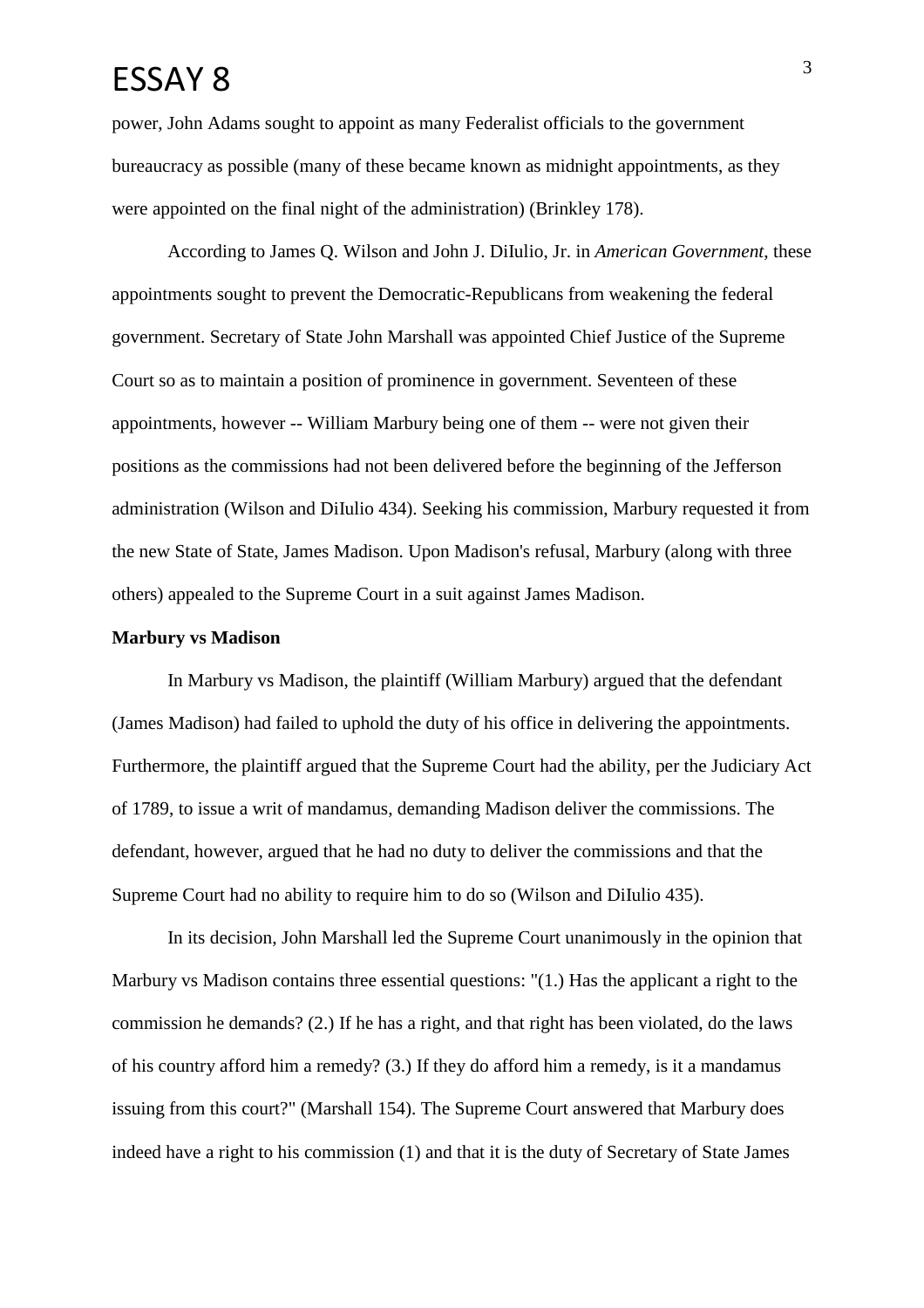### $ESSAY 8$ <sup>4</sup>

Madison to deliver that commission (2) according to Gordon S. Wood in *Empire of Liberty*. However, the Supreme Court does not have the authority or ability to demand that Madison deliver this commission to Marbury and, therefore, that Marbury cannot take his position due to the current administration's ability to refuse a writ of mandamus.

Seemingly, this is a defeat for the Federalists and a victory for the Democratic-Republicans, but this would require overlooking the historically significant way that Chief Justice John Marshall reasoned his decision. Not only was the Supreme Court unable to require Madison to deliver the commission, but a statute allowing the Supreme Court to require him to do so would be unconstitutional (Brinkley 196). Such a statute did exist: The Judiciary Act of 1789. Effectively, Marbury vs Madison overruled this act as unconstitutional. Marshall continued that Congress had no right to expand the power of the Judiciary and that in cases in which a statute of Congress conflicted with the Constitution, the Constitution would always be treated as the law and the statute would be unenforceable as it is unconstitutional, writing "The powers of the Legislature are defined and limited; and that those limits may not be mistaken or forgotten, the Constitution is written" (Marshall 176) and "an act of the Legislature repugnant to the Constitution is void." (Marshall 177).

This act on its own reduced the powers of the Judiciary, but in a larger context, it created a much stronger, prominent Judiciary in American politics and law. While the Court could not require the delivery of commissions (due to the unconstitutionality of the Judiciary Act), it could declare acts of the other branches unconstitutional by reviewing cases in which said acts interfere with Constitutional rights or operate counter to the American government as established in the Constitution.

### **Effects on Early American Politics**

This newly empowered Judiciary would be of great significance in controlling the Democratic-Republican agenda of the Legislative and Executive branches during the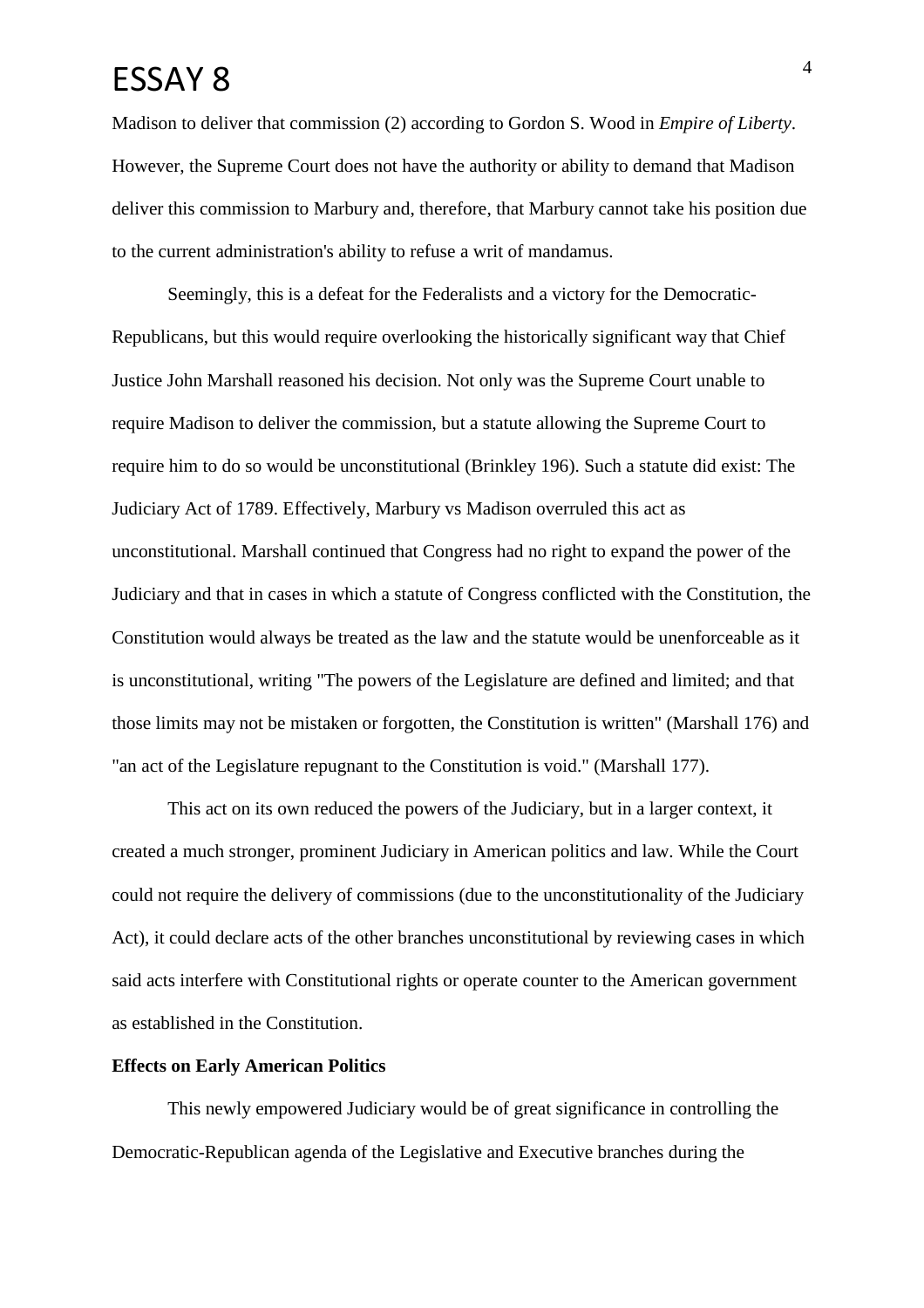# ESSAY 8

leadership of Chief Justice John Marshall. During this crucial moment of our early republic, a Judiciary that staunchly sought to preserve the Constitution helped maintain our grounding in the republican principles of the Constitution rather than in the democratic, political urgings of the Legislature and the Executive. This is reflected in John Marshall's opinion for Marbury vs Madison "Questions, in their nature political or which are, by the Constitution and laws, submitted to the Executive, can never be made in this court." (Marshall 170). By keeping this delicate balance Marshall was able to carve out the potential for Judicial activism within the limits of the Constitution and a political atmosphere hostile to the Judiciary.

Hostility towards the Judiciary is most apparent in the attempted impeachment of Associate Justice Samuel Chase. An often partisan and controversial Federalist, opponents of Chase, including President Thomas Jefferson, sought his removal (Brinkley 197). As Chase had not committed any clear crime, Democratic-Republicans argued that Congress could impeach Chase on political grounds. These proceedings passed the House but failed in the Senate. After this trial, never again is a Justice of the Supreme Court tried for political reasons.

The above example of political discontentment towards the Judiciary is provided not only for political context, but also to show how -- despite such attacks -- the Supreme Court maintained a firm grasp on its constitutionally-vested powers. This has had an enduring effect on how the Supreme Court has used and understood its power. While the Marshall Courts did not declare any other acts of Congress unconstitutional, the threat thereof was certainly present in the acts of the Democratic-Republican governments following Marbury vs Madison. Seemingly insignificant cases such as Marbury vs Madison could be of great significance in making sweeping changes to American law.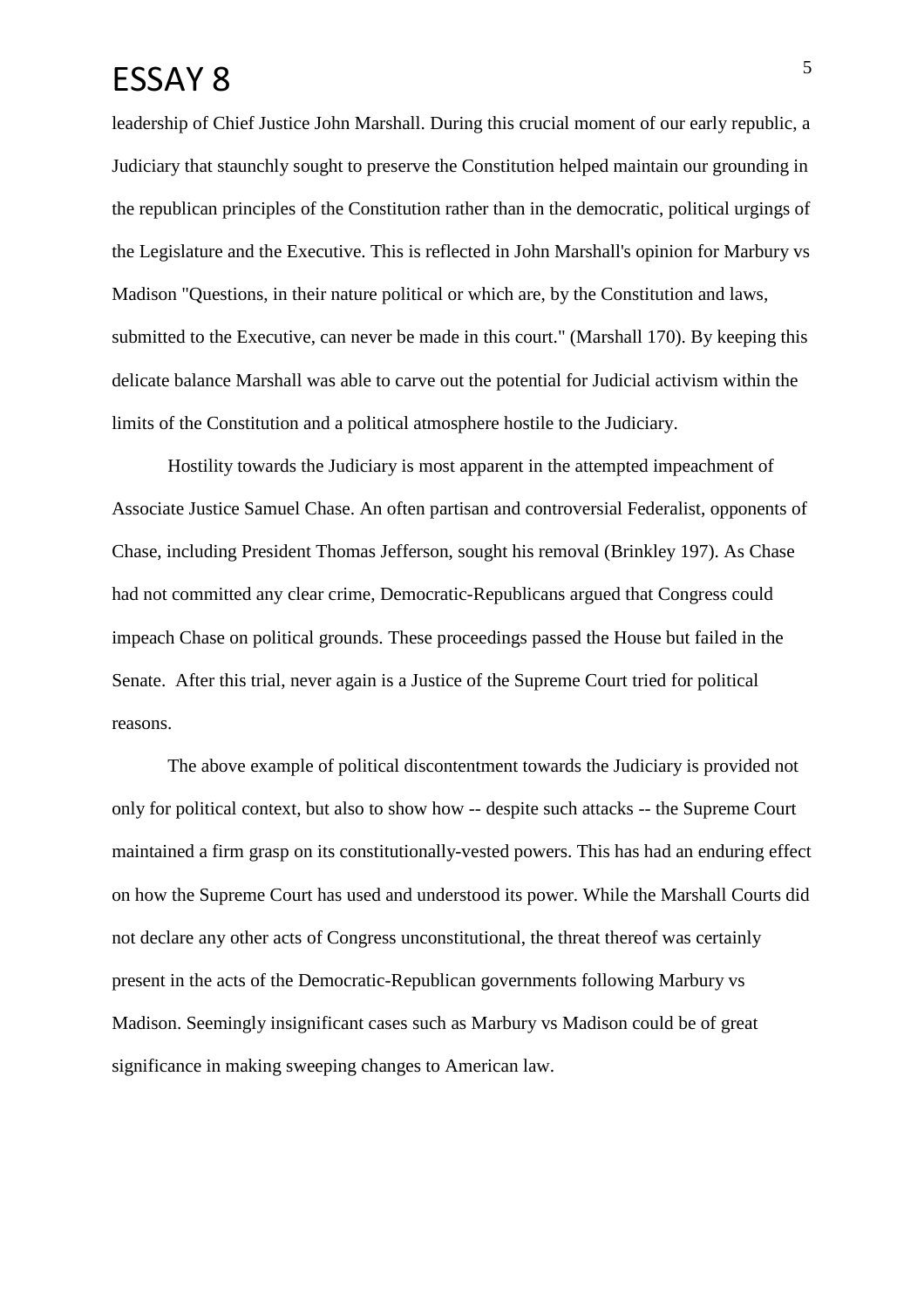### ESSAY 8 6

#### **Effects on Constitutional Law**

The power of Judicial Review, as asserted in Marbury vs Madison, is not that the Supreme Court may directly strike down a statute as soon as it is written, but that the Court may refuse to uphold any act of the legislation due to its interpretation of the Constitution. While this was not explicitly stated in Article III of the Constitution (which grants the Supreme Court its authority), it may be interpreted from Article III, Section II which states: "The judicial Power shall extend to all Cases, in Law and Equity, arising under this Constitution, the Laws of the United States [...]" In other words, being that the power of the Judiciary (and all branches of government, for that matter) is based in the Constitution, the Judiciary would be undermining its own authority by enforcing unconstitutional legislation and therefore, by doing so, it is asserting its power to protect the Constitution.

Protecting the Constitution is essential to the function of the Supreme Court and is central to its power to decide cases of law (as all laws are based in the Constitution or created under its authority). To return again to Federalist Seventy-Eight, Hamilton defined this power as not a privilege of the Judiciary, but as a duty: "whenever a particular statute contravenes the Constitution, it will be the duty of the judicial tribunals to adhere to the latter and disregard the former." Thus, the Supreme Court must always protect the Constitution and never side with an unconstitutional statute, otherwise it would have failed its central directive.

#### **Judicial Review Today**

The concept of judicial review continues to be debated and misunderstood. It is a common misconception that the Supreme Court's central role is to decide, when a statute is passed, whether or not a bill may become a law. This is not the role of the Supreme Court and the Supreme Court has never actively engaged in deciding this. Instead, the Supreme Court protects all parties of our pluralistic democracy from unconstitutional laws by providing a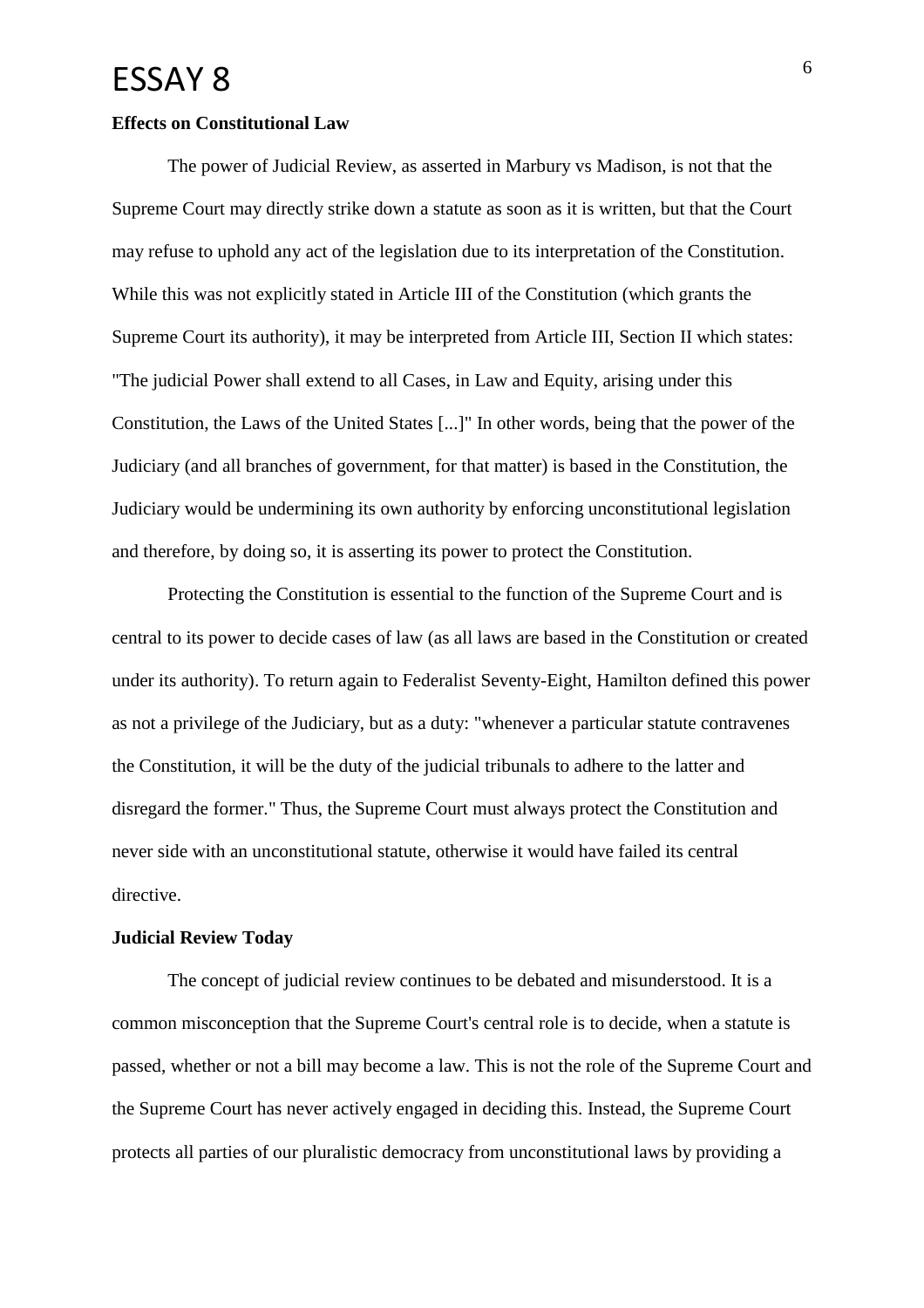# ESSAY 8

platform to argue for or against the enforcement of a statute and then allowing the Supreme Court to rule on a case basis. In this context, it is indeed "the province and duty of the judicial department to say what the law is" as John Marshall wrote in his Marbury vs Madison opinion (Marshall 137). The decision of the Supreme Court is final and superlative to that of other federal or state courts according to Alexander Bickel in *The Least Dangerous Branch* due to original jurisdiction. This makes their decisions on the constitutionality of statutes all the more important.

### **Conclusion**

In understanding the significance of Marbury vs Madison, it is important to consider not only the base, objective decision, but the context and implications thereof. While the Supreme Court did not side with Marbury, it did side with the Constitution. In doing so, the Supreme Court was able to maintain and strengthen the original jurisdiction of the Court as found in the Constitution and laid the groundwork for the Court to declare an act of Congress unconstitutional. Protecting the Constitution has henceforth been the greatest objective of the Supreme Court and our nation has been securely established and long enduring for it.